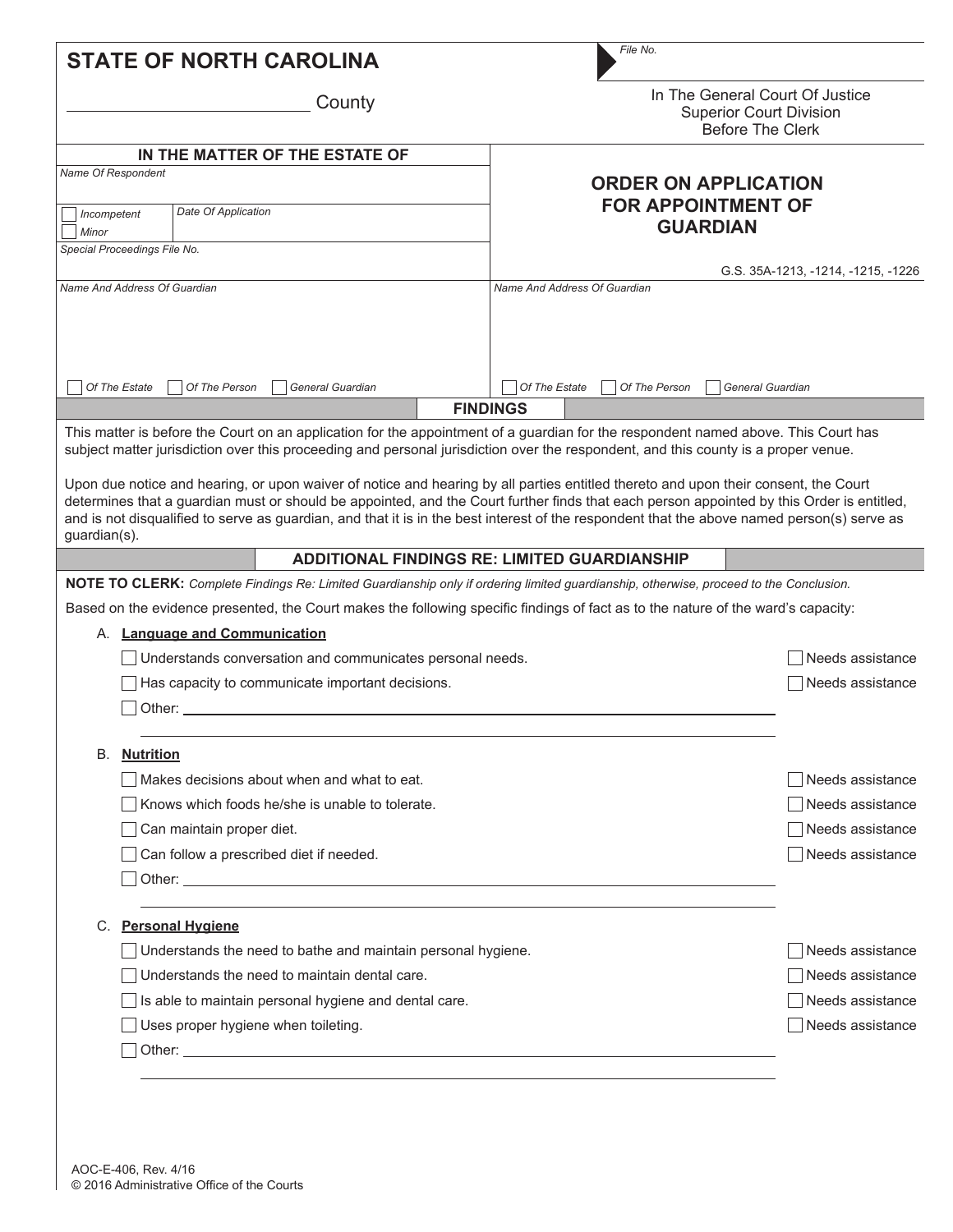|    | <b>FINDINGS RE: LIMITED GUARDIANSHIP (Continued)</b>                                                                                                                                                                                                                                                  |                                      |
|----|-------------------------------------------------------------------------------------------------------------------------------------------------------------------------------------------------------------------------------------------------------------------------------------------------------|--------------------------------------|
| D. | <b>Health Care</b>                                                                                                                                                                                                                                                                                    |                                      |
|    | Can make and communicate decisions regarding health treatment.                                                                                                                                                                                                                                        | Needs assistance                     |
|    | Can take care of minor health problems.                                                                                                                                                                                                                                                               | Needs assistance                     |
|    | Can follow prescribed routines and take prescribed medicines.                                                                                                                                                                                                                                         | Needs assistance                     |
|    | Can alert others and seek medical help for serious health problems.                                                                                                                                                                                                                                   | Needs assistance                     |
|    | Has capacity to keep a sanitary living environment.                                                                                                                                                                                                                                                   | Needs assistance                     |
|    |                                                                                                                                                                                                                                                                                                       |                                      |
| Е. | <b>Personal Safety</b>                                                                                                                                                                                                                                                                                |                                      |
|    | Has capacity to identify and avoid life-threatening behaviors.                                                                                                                                                                                                                                        | Needs assistance                     |
|    | Is able to recognize and avoid hazards in home.                                                                                                                                                                                                                                                       | Needs assistance                     |
|    | Can handle or seek help in emergencies.                                                                                                                                                                                                                                                               | Needs assistance                     |
|    | Can recognize when others present a danger and avoid that danger.                                                                                                                                                                                                                                     | Needs assistance                     |
|    |                                                                                                                                                                                                                                                                                                       |                                      |
|    |                                                                                                                                                                                                                                                                                                       |                                      |
| F. | <b>Residential</b>                                                                                                                                                                                                                                                                                    |                                      |
|    | Has capacity to live alone.                                                                                                                                                                                                                                                                           | Needs assistance                     |
|    | Has capacity to maintain private residence.                                                                                                                                                                                                                                                           | Needs assistance                     |
|    | Can recognize and communicate need for maintenance of private residence.                                                                                                                                                                                                                              | Needs assistance                     |
|    | Can make and communicate decisions about residential options.                                                                                                                                                                                                                                         | Needs assistance                     |
|    |                                                                                                                                                                                                                                                                                                       |                                      |
| G. | Employment                                                                                                                                                                                                                                                                                            |                                      |
|    | Can make and communicate choice in regard to employment.                                                                                                                                                                                                                                              | Needs assistance                     |
|    | Demonstrates skills required to work.                                                                                                                                                                                                                                                                 | Needs assistance                     |
|    | Can look for and find a job.                                                                                                                                                                                                                                                                          | Needs assistance                     |
|    | Other: when the contract of the contract of the contract of the contract of the contract of the contract of the contract of the contract of the contract of the contract of the contract of the contract of the contract of th                                                                        |                                      |
| Η. | <b>Independent Living</b>                                                                                                                                                                                                                                                                             |                                      |
|    | Has capacity to appropriately relate to friends and family members.                                                                                                                                                                                                                                   | Needs assistance                     |
|    | Has capacity to make decisions without undue influence from others.                                                                                                                                                                                                                                   | Needs assistance                     |
|    |                                                                                                                                                                                                                                                                                                       |                                      |
|    |                                                                                                                                                                                                                                                                                                       |                                      |
|    | Has capacity to make decisions concerning social activities.                                                                                                                                                                                                                                          | Needs assistance<br>Needs assistance |
|    | Has capacity to determine degree of participation in religious activities.                                                                                                                                                                                                                            |                                      |
|    | Can utilize familiar community resources.                                                                                                                                                                                                                                                             | Needs assistance                     |
|    | Can identify his or her address and return home or seek assistance.<br>Other: experience of the contract of the contract of the contract of the contract of the contract of the contract of the contract of the contract of the contract of the contract of the contract of the contract of the contr | Needs assistance                     |
|    |                                                                                                                                                                                                                                                                                                       |                                      |
| I. | <b>Civil</b>                                                                                                                                                                                                                                                                                          |                                      |
|    | Can communicate wishes regarding legal documents or services.                                                                                                                                                                                                                                         | Needs assistance                     |
|    | Can contact lawyer, police, advocates, etc. if being exploited or treated unfairly.                                                                                                                                                                                                                   | Needs assistance                     |
|    | Demonstrates willingness to vote and can acquire information accordingly.<br>Has capacity to drive a car.                                                                                                                                                                                             | Needs assistance<br>Needs assistance |